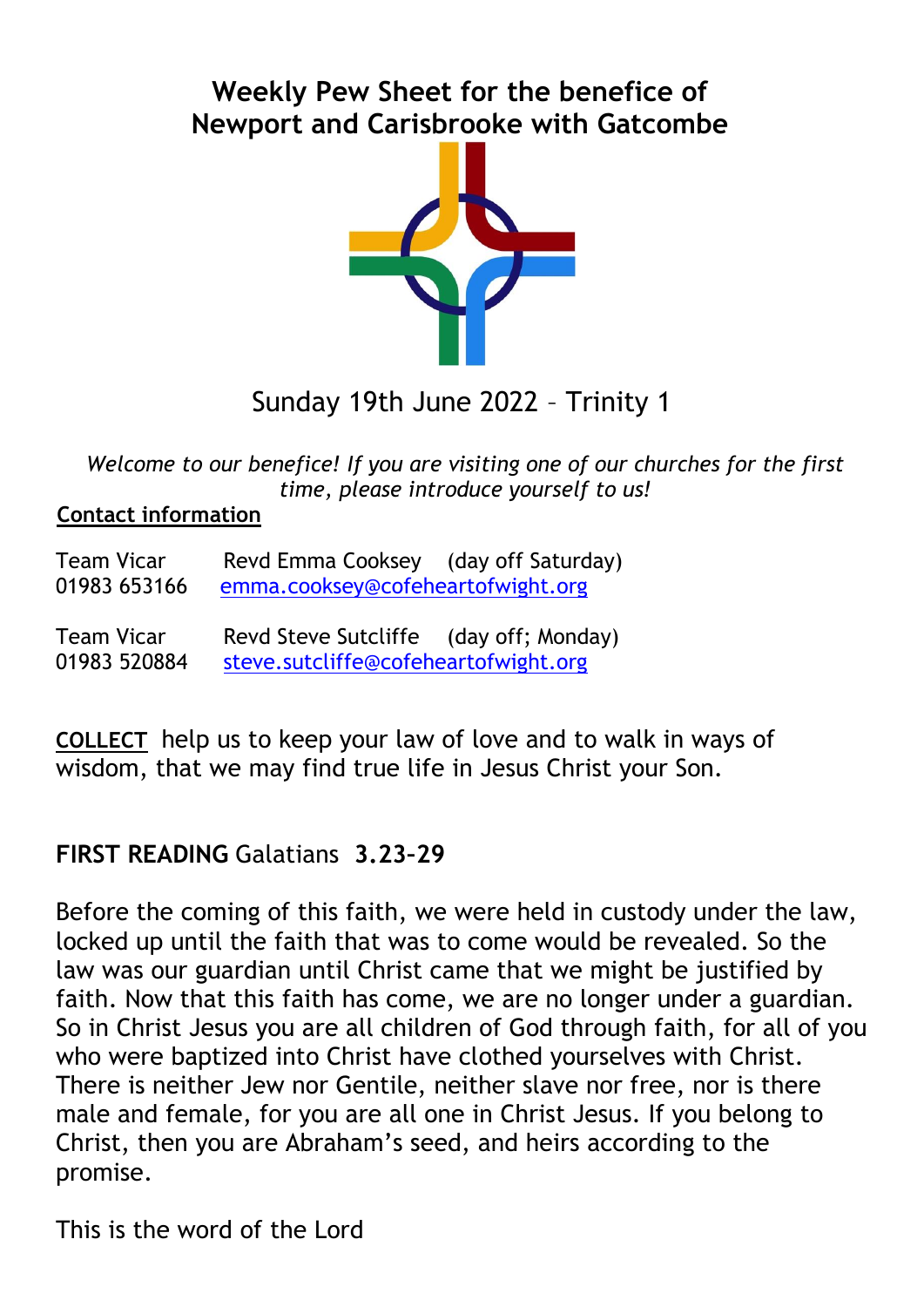**Thanks be to God.**

### **GOSPEL Luke 8 v 26 - 39**

Hear the gospel of our Lord Jesus Christ according to Luke. **Glory to you O Lord**

### Jesus Restores a Demon-Possessed Man

They sailed to the region of the Gerasenes,<sup> $I$ </sup> which is across the lake from Galilee. When Jesus stepped ashore, he was met by a demonpossessed man from the town. For a long time, this man had not worn clothes or lived in a house, but had lived in the tombs. When he saw Jesus, he cried out and fell at his feet, shouting at the top of his voice, "What do you want with me, Jesus, Son of the Most High God? I beg you, don't torture me!" For Jesus had commanded the impure spirit to come out of the man. Many times it had seized him, and though he was chained hand and foot and kept under guard, he had broken his chains and had been driven by the demon into solitary places. Jesus asked him, "What is your name?" "Legion," he replied, because many demons had gone into him. And they begged Jesus repeatedly not to order them to go into the Abyss. A large herd of pigs was feeding there on the hillside. The demons begged Jesus to let them go into the pigs, and he gave them permission. When the demons came out of the man, they went into the pigs, and the herd rushed down the steep bank into the lake and was drowned. When those tending the pigs saw what had happened, they ran off and reported this in the town and countryside, and the people went out to see what had happened. When they came to Jesus, they found the man from whom the demons had gone out, sitting at Jesus' feet, dressed and in his right mind; and they were afraid. Those who had seen it told the people how the demonpossessed man had been cured. Then all the people of the region of the Gerasenes asked Jesus to leave them, because they were overcome with fear. So he got into the boat and left. The man from whom the demons had gone out begged to go with him, but Jesus sent him away, saying, <sup>39</sup> "Return home and tell how much God has done for you." So the man went away and told all over town how much Jesus had done for him.

This is the Gospel of the Lord **Praise to you O Christ**

## **POST COMMUNION**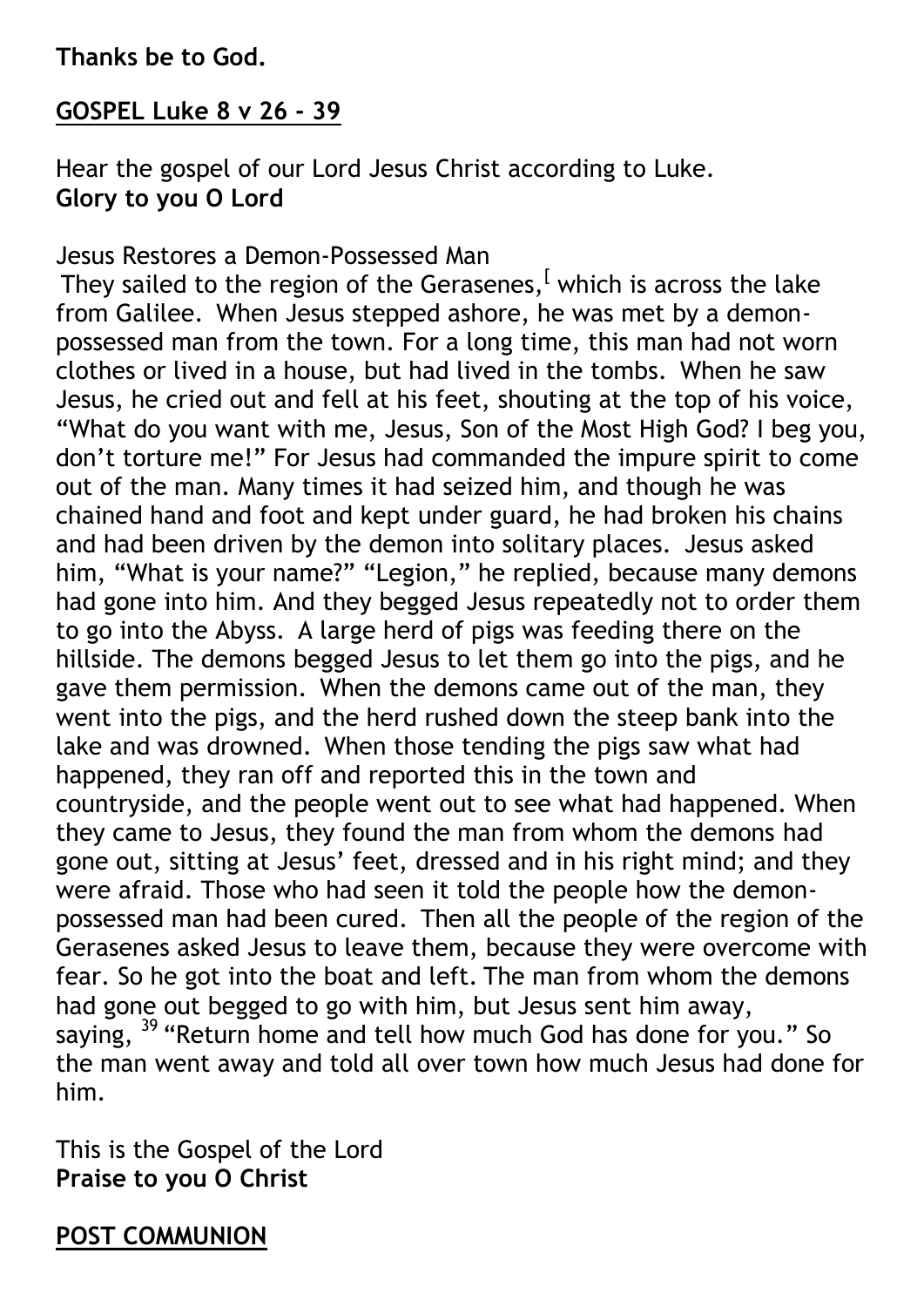Eternal Father, we thank you for nourishing us with these heavenly gifts: may our communion strengthen us in faith, build us up in hope, and make us grow in love; for the sake of Jesus Christ our Lord

#### **What's on in our parish?**

- **Monday 27th June - Chatterbox Tots and Toddlers** in St John's Church Hall on from 9.30-11am for music, snacks, play and songs.
- **Wednesday June 22nd - St John's Midweek Service** takes place at 11am. This week the service is Morning Prayer.
- **On Wednesdays** from 10.00am 12. noon **Parson's Pantry** why not pop in to St Mary's Church for a tea/coffee and cake.
- **Monday June 20th** at St. Mary's Church Hall. Beetle drive. Starts at 2pm.

**Saturday 9th July** Promises auction for Lend With Care, and fish and chip supper at the Parish Rooms, Newport. Fish and chip supper starts at 7pm, with auction beginning from 7:30pm. Lend With Care gives loans to smallscale entrepreneurs in the developing world, who then pay back the money that they receive so that it can be lent out again. If you wish to have a fish and chip supper (£10) please give your names in advance so that we can order. A wide range of promises on offer from family history research, cake baking and ironing, to a crocheted blanket .. to book a supper, please contact [\(richard.smout@cofeheartofwight.org\)](mailto:richard.smout@cofheartofwight.org).

Full list of promises on offer to be available from end of June

**Meet the Experts \_ Stained Glass Windows. Tuesday June 28th in Newport Minster.** Come and hear how the experts from Ark Stained Glass and Leaded Lights Ltd. have repaired, conserved and restored the original stained glass of the Minster. Talks begin at **12.30. Tickets are free but you will need to book as spaces are limited.** Please contact the Campaign Office. [Campaign@newportminster.org](mailto:Campaign@newportminster.org) or Telephone (01983)559257

Do you have a favourite inspiring poem or passage? **Newport Minster** are looking for suggestions from the congregation to be included on the Vignette in the welcome area of the west of the church. Contact [campaign@newportminster.org](mailto:campaign@newportminster.org) with your suggestions.

A huge thank you to all those who gave so generously for flowers for the Jubilee Service at the Minster.

#### **St. John's Church Choir, Newport**

Invites you to 'A Midsummer Concert' In celebration of the memory and work